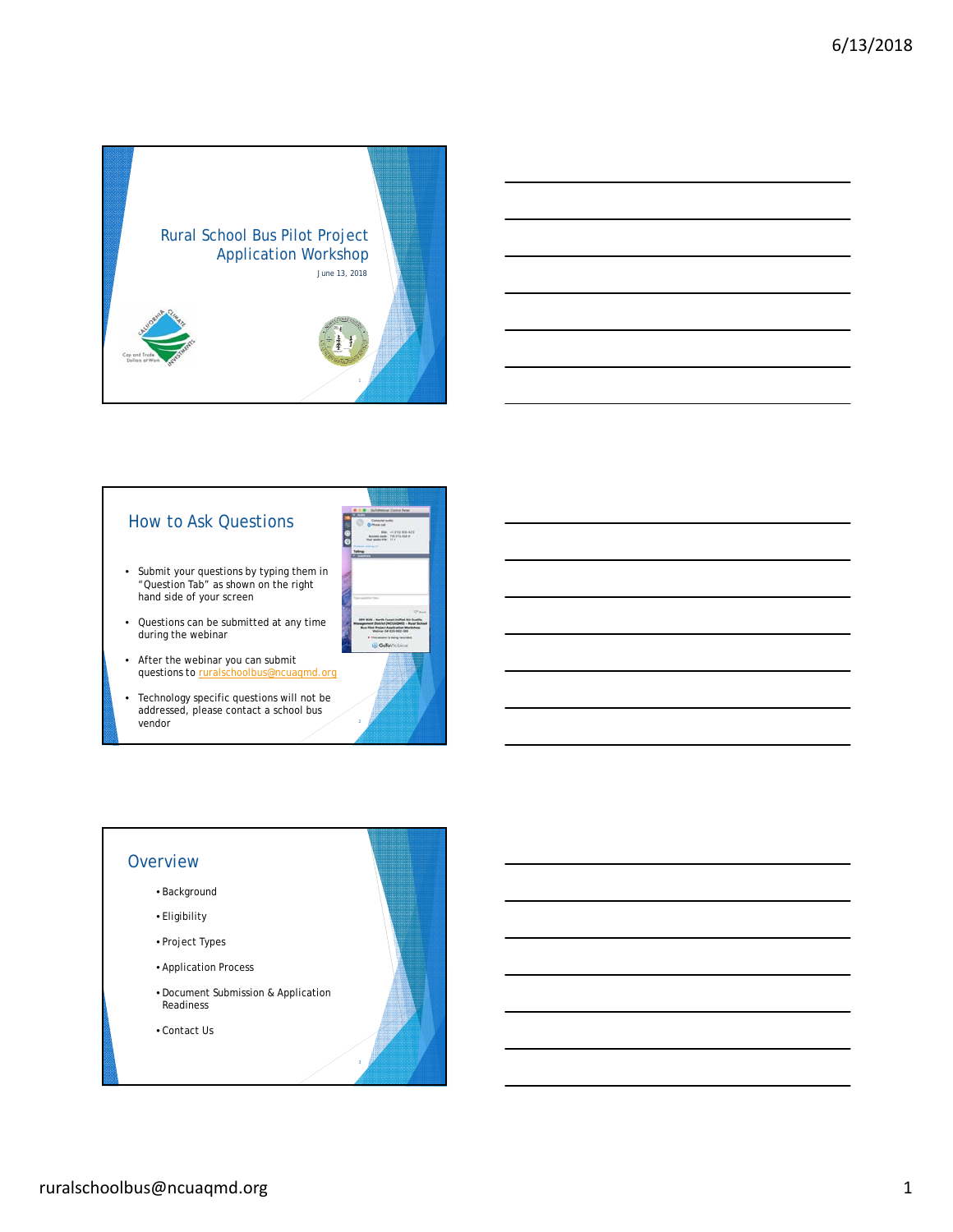# Background

- Part of the California Climate Investments Program
- Funded with proceeds from CA's Cap-and-Trade Program
- Goals:
	- Accelerate turnover of CA's school bus fleet to zeroemission technology and encourage the use of alternative fuel types
	- Further CA's goal of 5 million zero-emission vehicles on the road by 2030
	- Reduces student exposure to pollutants, making a positive impact on children's health



#### Year 1 Recap

- The first cycle of the Rural School Bus Pilot Project (16/17 GGRF) received over 400 applications from 262 School Districts
- The program received a total of \$15 million in funding
- As of this presentation, the NCUAQMD has awarded funding for over 40 new school buses
- Schools began accepting delivery of new school buses in December 2017

# Updates to Year 2

- Applicants may now submit up to 12 applications in either of the project categories
- Applications collected during this solicitation may be used for multiple years of the program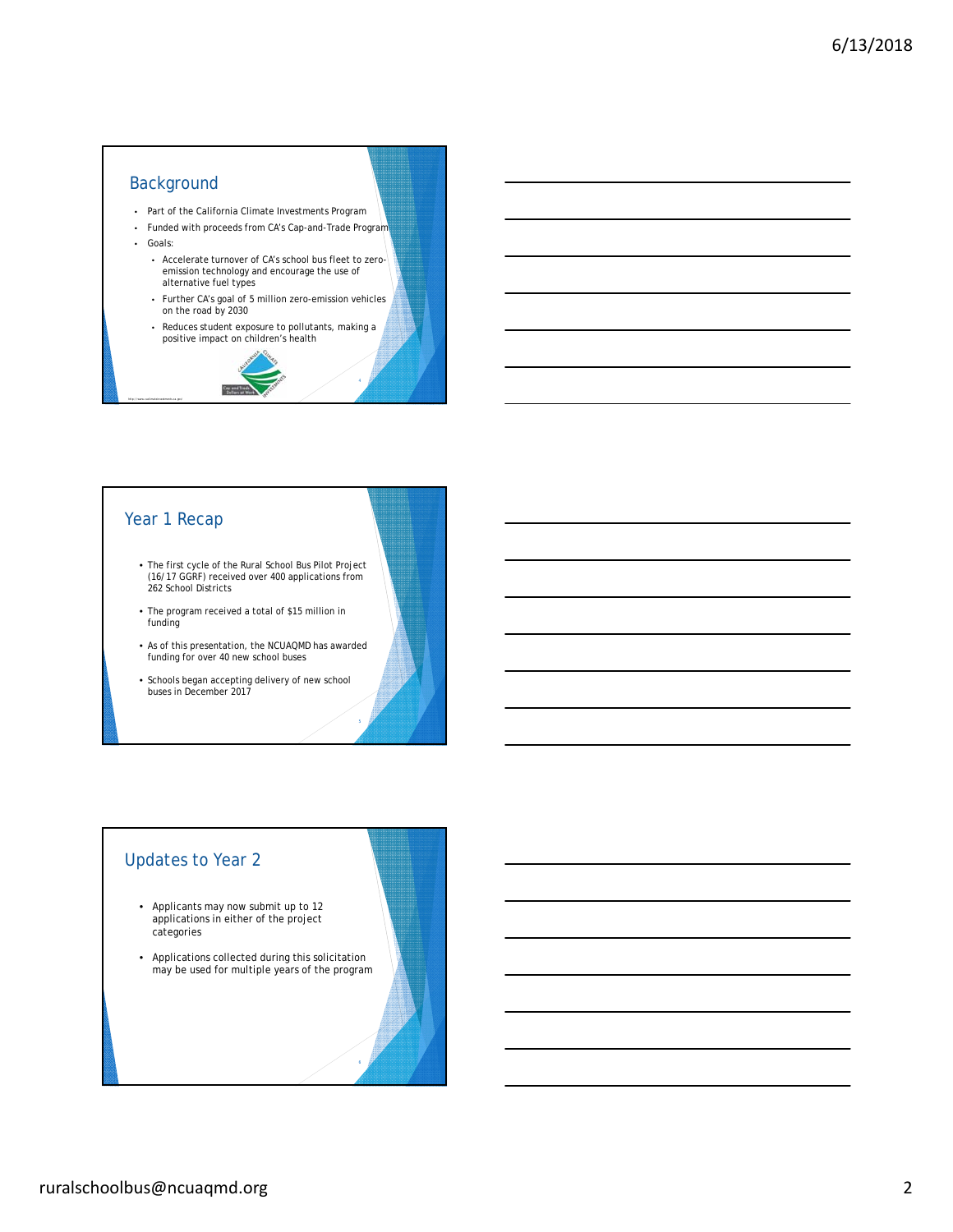#### Who is Eligible to Apply?

• Public School Districts

- Public Charter Schools
- County Offices of Education
- Joint Power Authorities (JPAs)
- Division of State Special Schools of the State Department of Education

To participate, applicants must own and operate a school bus that is at least 20 years old and is currently CHP Certified.

# Project Types

- School bus replacement utilizing Zero-Emission Vehicle Technology
- School bus replacement utilizing Hybrid or Internal Combustion Engine Technology, using Renewable Fuel Types

# Zero-Emission School Bus

#### **Zero-Emission School Bus**

- Allows for fleet expansion
- Destruction required if old bus is not retained as a back-up vehicle Battery electric or fuel cell
- 
- Up to three projects can be awarded, per applicant, per funding year

- **Funding Amounts** Up to \$400,000 school bus, taxes, delivery
- Up to \$5,000 electric school bus charging
- infrastructure
- Only allowable costs will be funded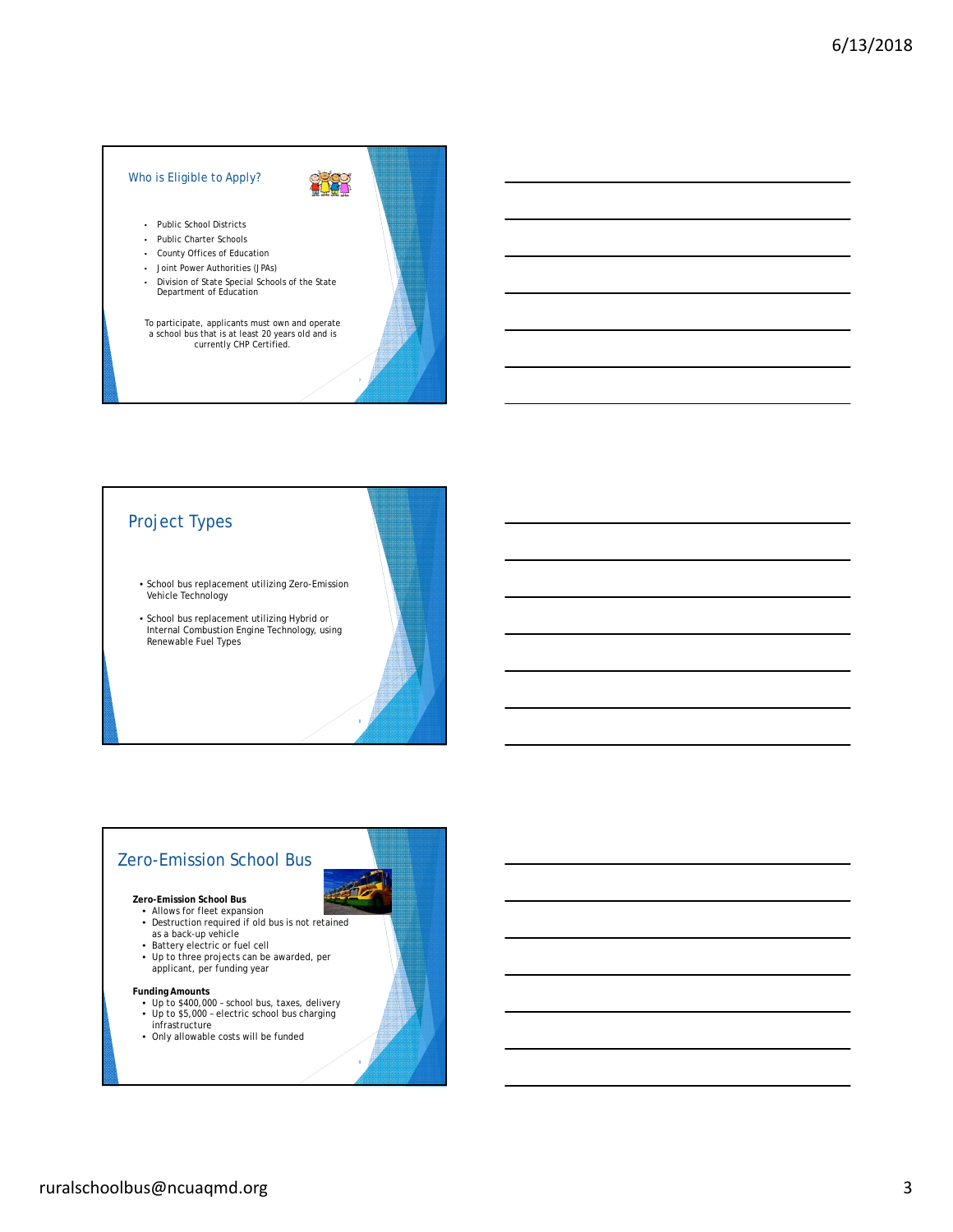# Hybrid or Internal Combustion Engine



**Hybrid or Internal Combustion Engine (ICE) School Bus**

- Replaces old bus (destruction required) New engine must meet the following emission standards:
- NOx 0.20 g/bhp-hr and PM 0.01 g/bhp-hr • One project awarded, per applicant, per funding
- year Requires the use of Renewable Fuel types

- **Funding Amounts** \$165,000 school bus, taxes, delivery, and incremental renewable fuel costs
- Only allowable costs will be funded

#### Renewable Fuel

Projects choosing bus replacement utilizing Hybrid or Internal Combustion Engine Technology must purchase enough renewable fuel to propel the new bus for the length of the contract term.

- **Renewable Diesel (renewable hydrocarbon diesel)** 
	- o Can be transferred and stored in the same infrastructure as traditional diesel
	- o Biodiesel is not the same as Renewable Diesel
- **Renewable CNG (biogas-derived biomethane)**
- **Renewable Propane (renewable liquefied petroleum gas)**

#### Funding Amounts

| New School Bus Technology           | Maximum Funding Level             |  |
|-------------------------------------|-----------------------------------|--|
| Hybrid and internal combustion      | \$165.000                         |  |
| engine school buses and incremental | (includes school bus, taxes, and  |  |
| renewable fuel costs                | incremental renewable fuel costs) |  |
| Zero-emission school buses          | \$400,000                         |  |
| Electric school bus charging        | \$5,000                           |  |
| infrastructure                      |                                   |  |

• Incremental renewable fuel costs are the difference in costs between the renewable fuel type and the comparable non-renewable fuel type that would be

- purchased to perform the same function Electric school bus charging infrastructure funding is per
- project (school bus) • Projects that receive co-funding cannot exceed allowable projects costs
-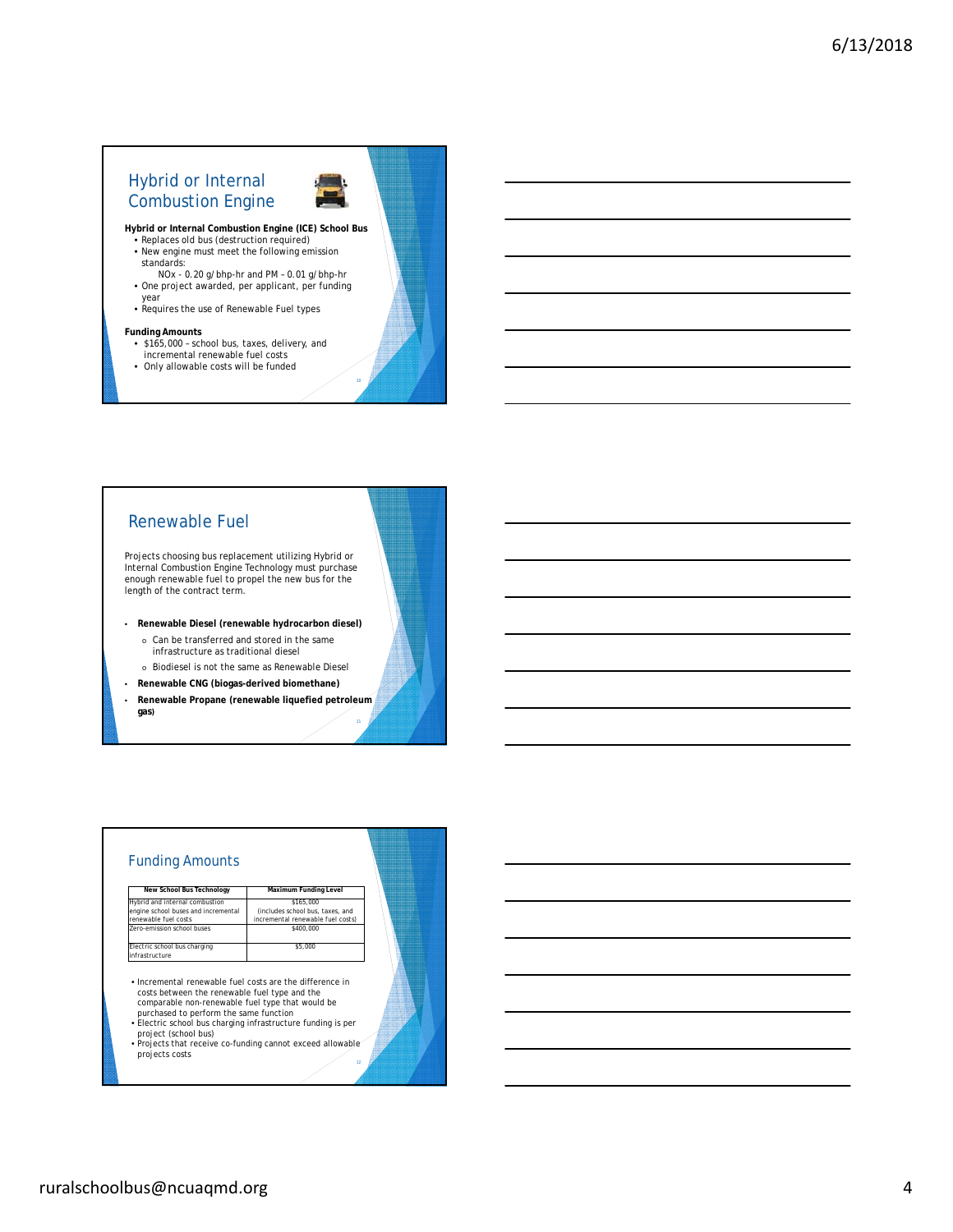



#### Two-part application process: **Application Part A** 0

Application Process

- Accepted June 20 August 10, 2018
- Requires basic information about the applicant, old school bus, and desired technology
- Applicants may submit up to twelve applications in either project category.
- Award letters and Application Part B will be sent on or before September 10, 2018

#### **Application Part B**

- Only sent to applicants initially selected for funding
- Requires the submission of supporting documentation for the old school bus, vendor estimates, and school board resolutions
- Wet Signature required, documents can be emailed
- Due within 30 days, requests for extensions are available, on a limited basis, for supporting documentation
- Applicants will be notified when their submission has been reviewed and their project verified as eligible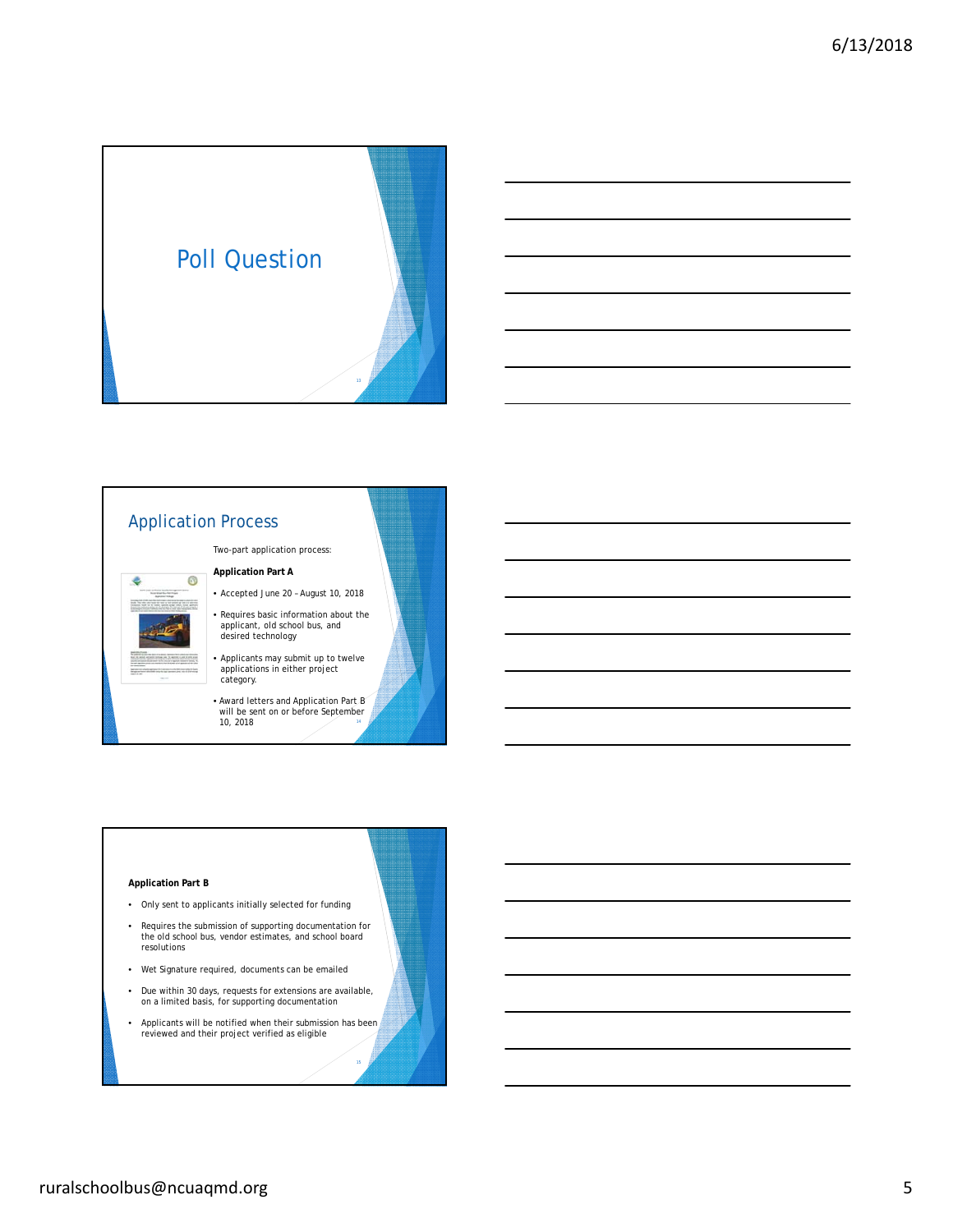### Grantee Requirements

- **Agreement:** Enter into a three-year agreement with the North Coast Unified Air Quality Management District
- **Purchase New School Bus:** Submit a purchase order for the new school bus(es) and charging infrastructure, if applicable, within 30 days of agreement execution
- **Place New School Bus into Service**: New school buses are required to be delivered and CHP certified no later than February 1, 2021
- **Reporting:** Submit annual reporting on the use of both the new and old school bus, if applicable, per the conditions<br>of your grant agreement for three years

### How to Apply

**Application Part A can be submitted in three ways:** • Using the online application submittal page http://www.ncuaqmd.org/index.php?page=rural.school.bus

- Mail paper copy to the North Coast Unified AQMD
- Email application to ruralschoolbus@ncuaqmd.org

#### Document Submission and Application Readiness

Application Part A does not require the submission of any records/documents. For example, estimates are not required at this time. If the documents submitted with Application Part B do not support the same information submitted on Part A, your initial grant offer will be terminated and you will be placed back on the ranked list at your new location.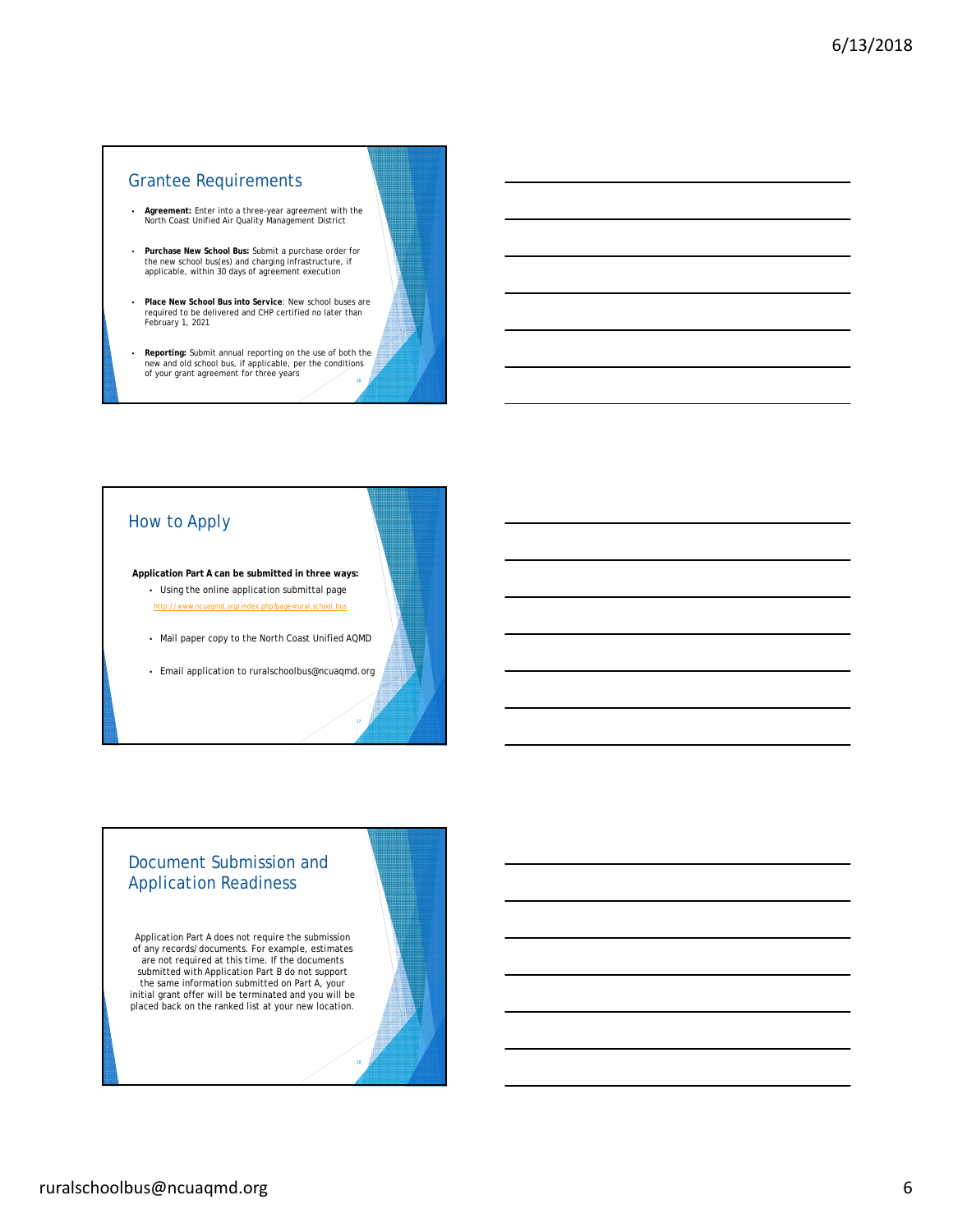# Application Part A – Old Bus Information



The following are details that you will provide on Part A that will impact your project ranking:

- Vehicle Model Year of the non-engine portion of the vehicle (chassis) as listed on the CA DMV Registration
- Total chassis mileage, and when applicable: o Mileage at engine replacement or rebuild o Mileage at odometer replacement



19

# Application Part B – New Bus Selection and Documentation Submission

Part B requires submission of supporting documentation for the old school bus, vendor estimates, and school board resolutions.

Applicants must submit the following records to demonstrate project eligibility and to determine grant funding amount.

Additional records may be required, depending on your project type.

#### CHP Safety Certification (Form 292)

CHP certifies buses that are part of your active fleet. This record verifies that your old bus is an in-use vehicle and signals the date your new bus is placed into active service.

*Helpful Tip*

- If possible, retain them for the life of your vehicle
- Helps to verify mileage, odometer roll-over, provides additional VIN and license plate verification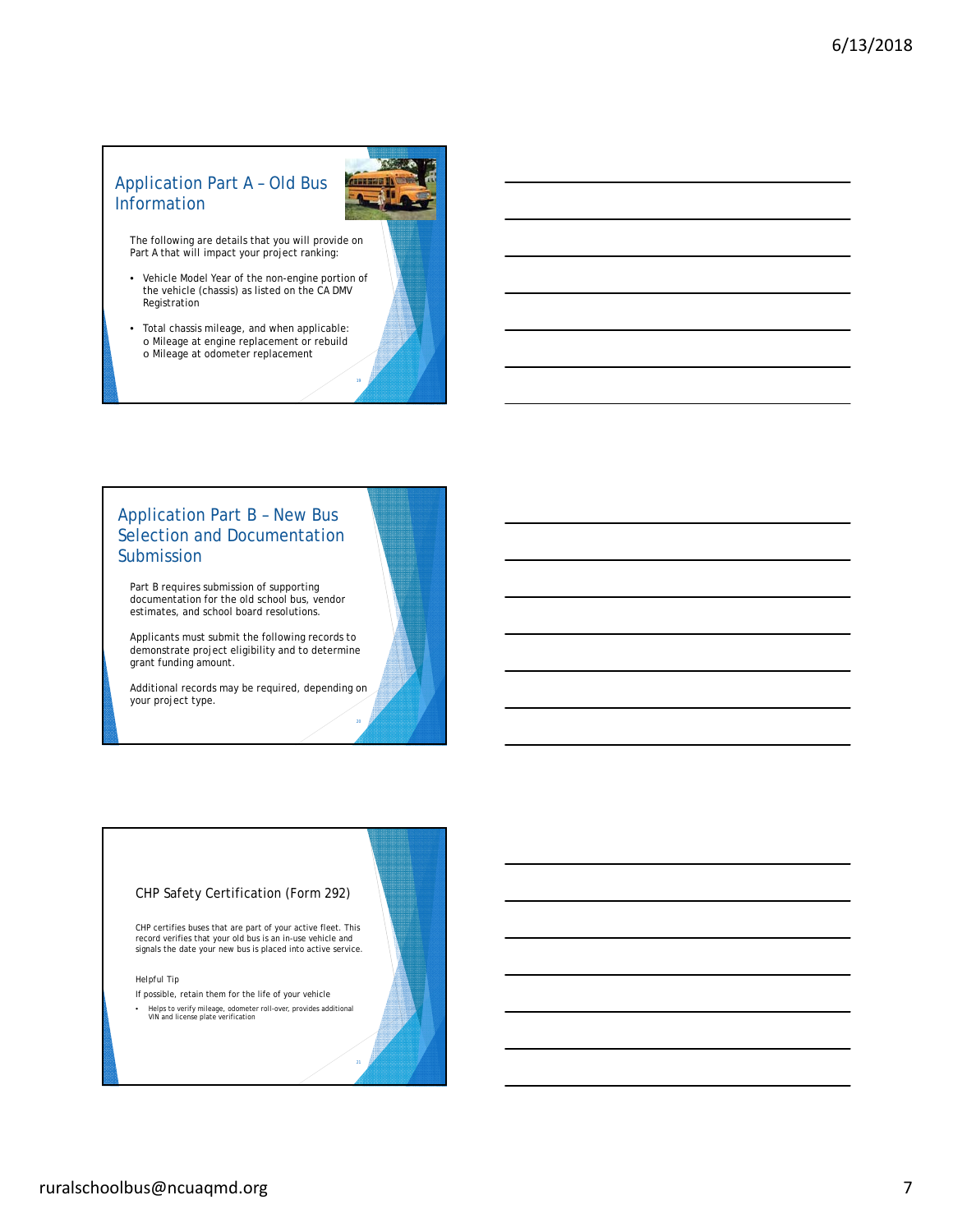#### DMV Registration

This document provides verification for:

- model year of the non-engine portion of the vehicle
- owner
- vehicle identification number (VIN)
- license plate

#### Bus & Engine Plates (tags)

These photos provide verification for:

- VIN
- GVWR
- Make and Model of bus
- Engine Serial Number • Engine Model Year and Engine Family
- 

#### *Helpful Tip*

• Pre-take these photos and put in bus file • Find this information before you need it

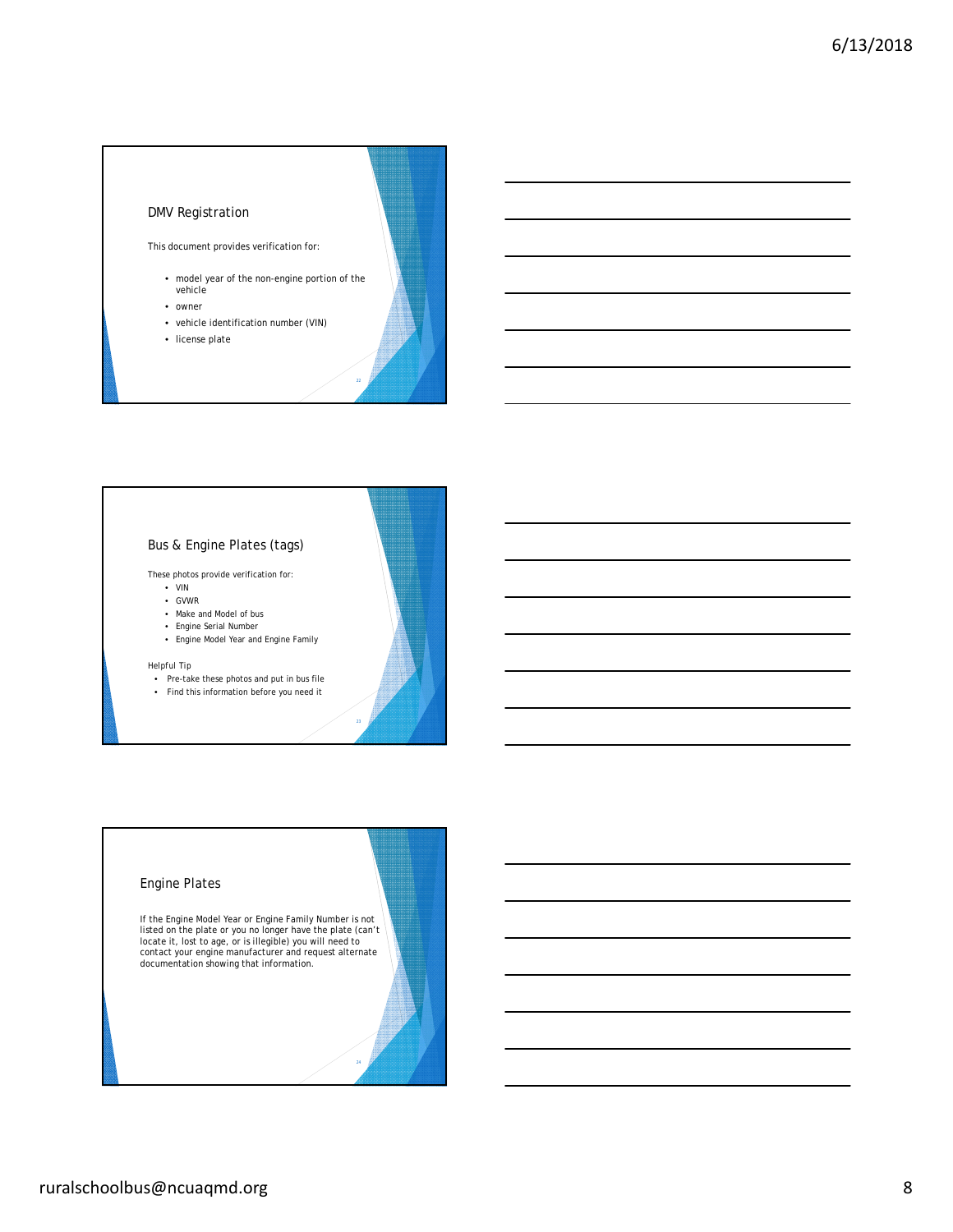Title 13, §2183(c) requires that: *"No 1974 or newer diesel powered heavy-duty commercial vehicle shall operate in California without evidence that, at the time of manufacture, the installed engine met emission standards at least as stringent as applicable federal emission standards for the model year of the engine."*

An ARB Fact Sheet can be found here:<br>https://www.arb.ca.gov/enf/advs/advs364 https://www.pdf



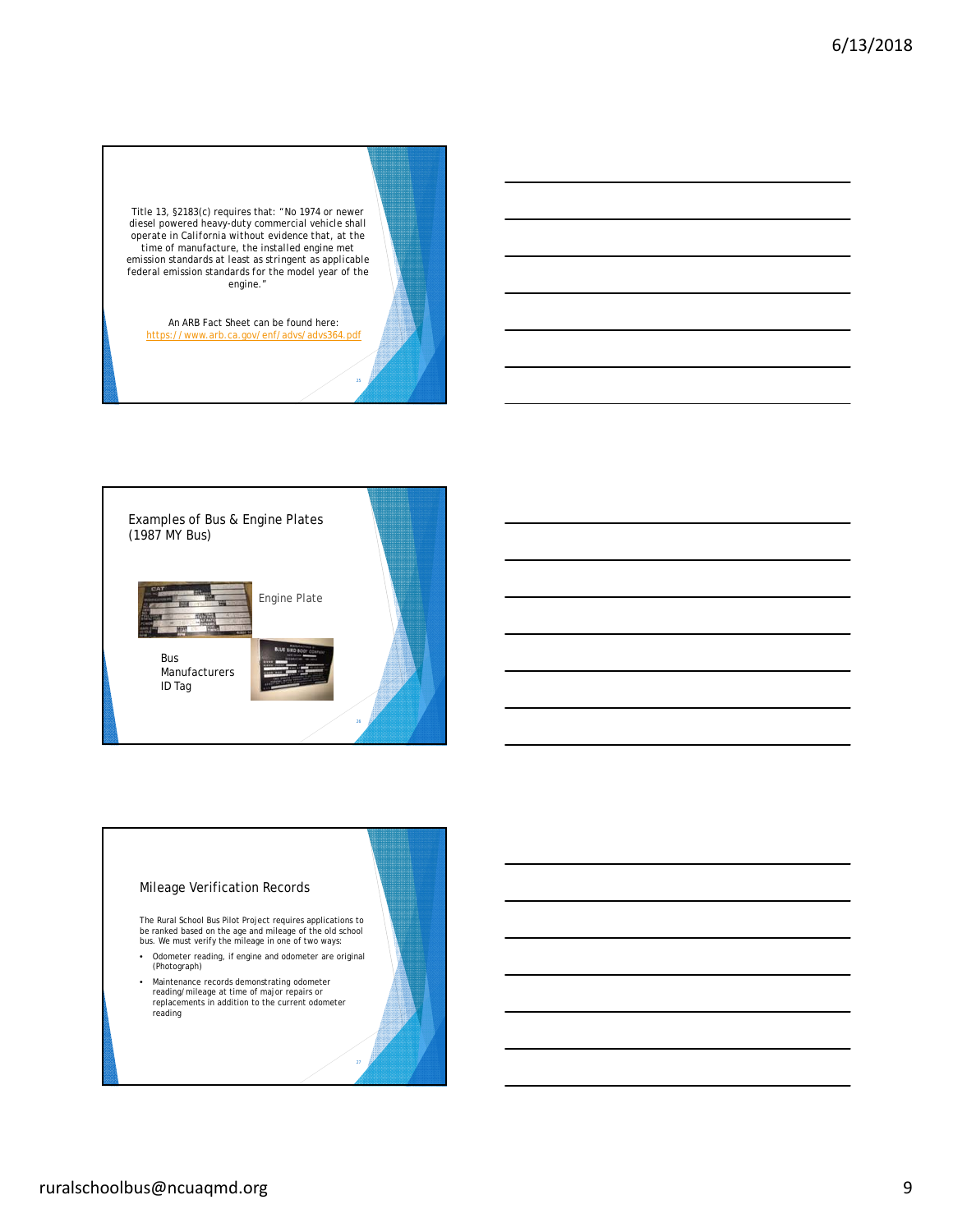#### Vendor Estimates

The following estimates are required with the submission of Application Part B: **All Projects**

- New school bus: Estimates must include a breakdown of options selected for verification of allowable bus costs
- **Zero-Emission Vehicles Only**
- Purchase of EV Charging Equipment
- Installation of EV Charging Equipment: To be completed by a licensed electrician or contractor and must include license number.
- o Check with your local utility to ensure the electrical lines can handle the additional load of charging

28

#### Additional records

**All Projects**

- CARB Executive Orders
- School Board Resolution (template available)

#### **Hybrid or Internal Combustion Engine Projects**

• Verification of the availability of Renewable Fuel, letter from your fuel provider



**School Bus Replacement Program**

## **Jennifer Masterson** Fuels and Transportation Division California Energy Commission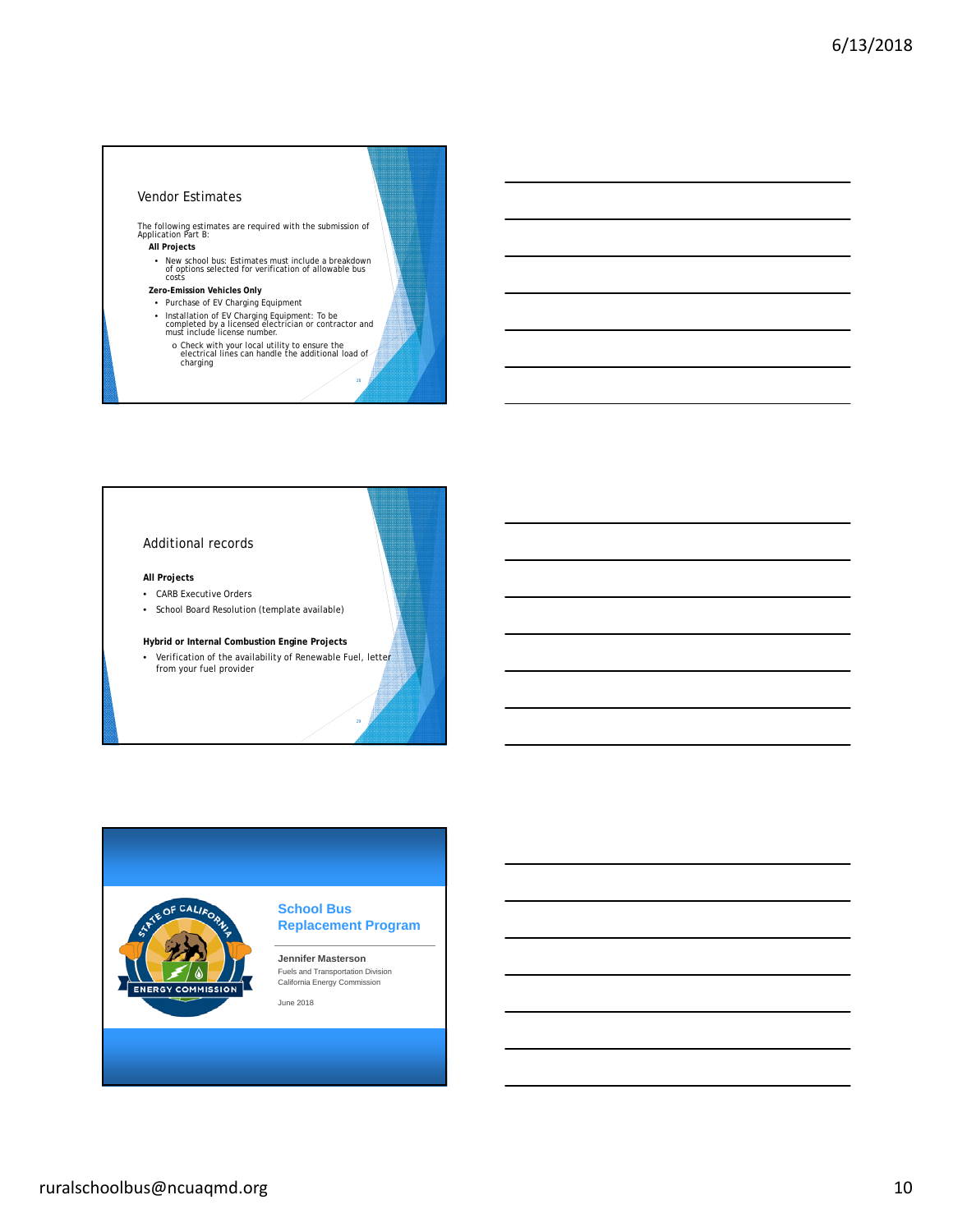# **School Bus Program Overview**

- \$75 million in grant funds for replacement of oldest school buses in CA.
- Eligible applicants: school districts and county offices of education (COE) in CA.
- **Priority given to oldest school buses,** or buses operating in disadvantaged communities and schools that have majority of students eligible for free or reduced-price meals.

图



# **Program Design**

**C A L I F O R N I A E N E R G Y C O M M I S S I O N 31**

1. School bus replacement (2 phases)

- Phase 1: Solicit public school districts/COEs to establish a list of buses eligible for replacement based on applications received.
- Phase 2: Solicit manufacturers to design, construct, and deliver the replacement electric buses to school districts and COEs awarded in Phase 1. This phase is a separate solicitation which is planned for release in late 2018.

**C A L I F O R N I A E N E R G Y C O M M I S S I O N** 

# **C A L I F O R N I A E N E R G Y C O M M I S S I O N 33 Cont. Program Design** 2. Provide fueling infrastructure to support awarded school buses. 3. Provide workforce training and development opportunities and resources to support electric school bus maintenance, charging, and operations.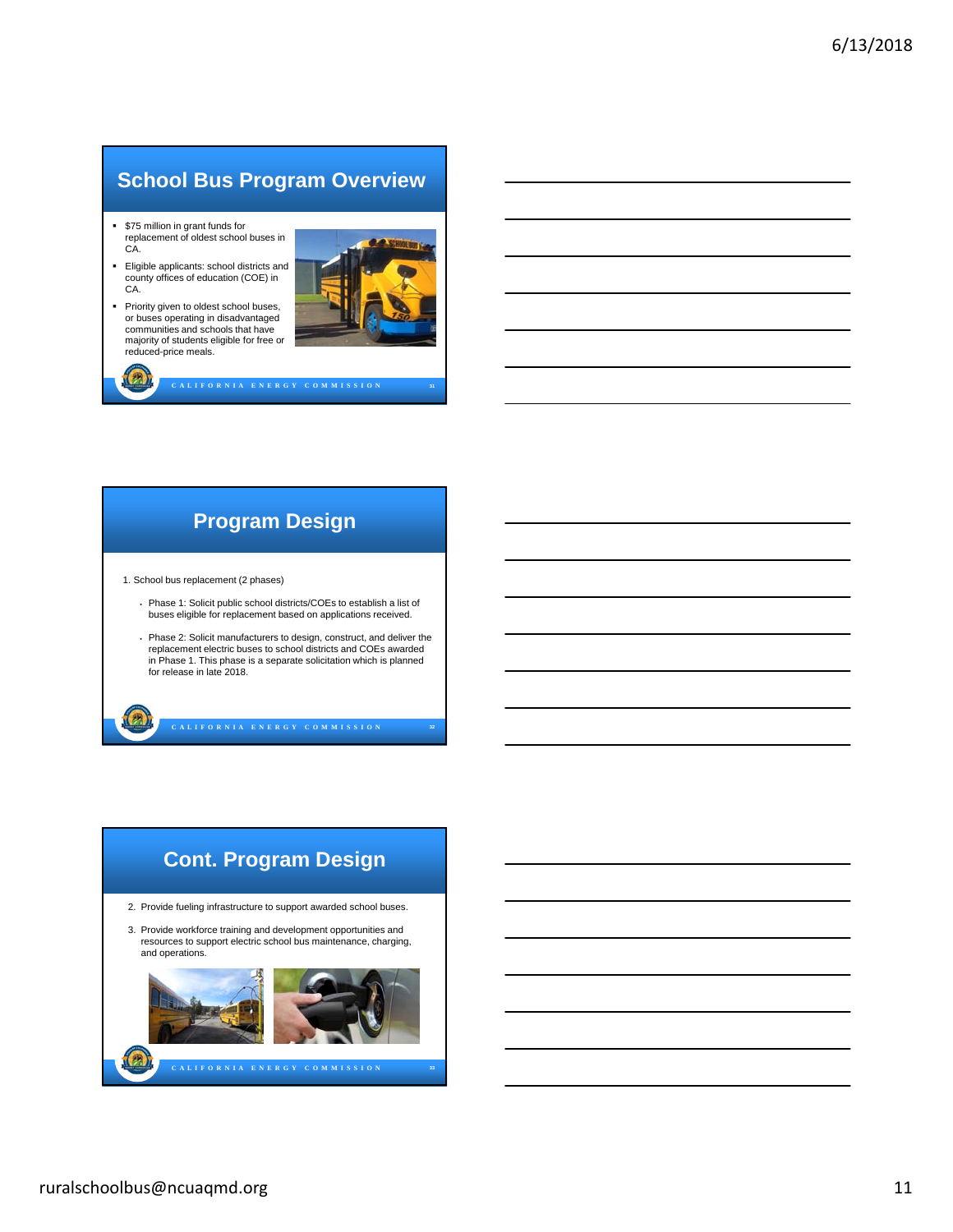| <b>Schedule</b>                                                                                                                                                            |                             |  |  |  |  |
|----------------------------------------------------------------------------------------------------------------------------------------------------------------------------|-----------------------------|--|--|--|--|
| Key activities including dates and times for this solicitation are presented below.<br>An addendum will be released if the dates change for the asterisked (*) activities. |                             |  |  |  |  |
| <b>Activity</b><br><b>School District Solicitation</b><br><b>Released</b>                                                                                                  | <b>Date</b><br>May 31, 2018 |  |  |  |  |
| <b>School District Pre-Application</b><br><b>Workshop</b>                                                                                                                  | June 12, 2018               |  |  |  |  |
| <b>Deadline for Written Questions by</b><br>5:00 p.m. *                                                                                                                    | June 15, 2018               |  |  |  |  |
| <b>Deadline to Submit Applications</b><br>by 5:00 p.m. *                                                                                                                   | September 20, 2018          |  |  |  |  |
| CALIFORNIA ENERGY                                                                                                                                                          | <b>COMMISSION</b><br>34     |  |  |  |  |

| <u> 1989 - Johann Stoff, amerikansk politiker (d. 1989)</u>                                                            |  |                          |
|------------------------------------------------------------------------------------------------------------------------|--|--------------------------|
| <u> 1989 - Johann Barn, mars ann an t-Amhainn an t-Amhainn an t-Amhainn an t-Amhainn an t-Amhainn an t-Amhainn an</u>  |  |                          |
| <u> 1989 - Andrea Andrew Maria (h. 1989).</u>                                                                          |  |                          |
| <u> 1989 - Johann Barn, mars ann an t-Amhain ann an t-Amhain ann an t-Amhain ann an t-Amhain an t-Amhain ann an t-</u> |  |                          |
| ,我们也不会有什么。""我们的人,我们也不会有什么?""我们的人,我们也不会有什么?""我们的人,我们也不会有什么?""我们的人,我们也不会有什么?""我们的人                                       |  |                          |
| <u> 1989 - Andrea Stadt Britain, amerikansk politik (* 1908)</u>                                                       |  | $\overline{\phantom{a}}$ |
|                                                                                                                        |  |                          |
| <u> 1989 - Johann Stoff, deutscher Stoff, der Stoff, der Stoff, der Stoff, der Stoff, der Stoff, der Stoff, der S</u>  |  |                          |

Ĭ.

# **How to Apply & Stay Connected**

How to apply:<br>
<u>http://www.</u>

圆

w.energy.ca.gov/contracts/tran sportation.html#GFO-17-607 Complete application and submit by September 20, 2018



- List Server: http://www.energy.ca.gov/transportation /schoolbus/index.html
- **Follow instructions on bottom left** corner

**C A L I F O R N I A E N E R G Y C O M M I S S I O N 35**

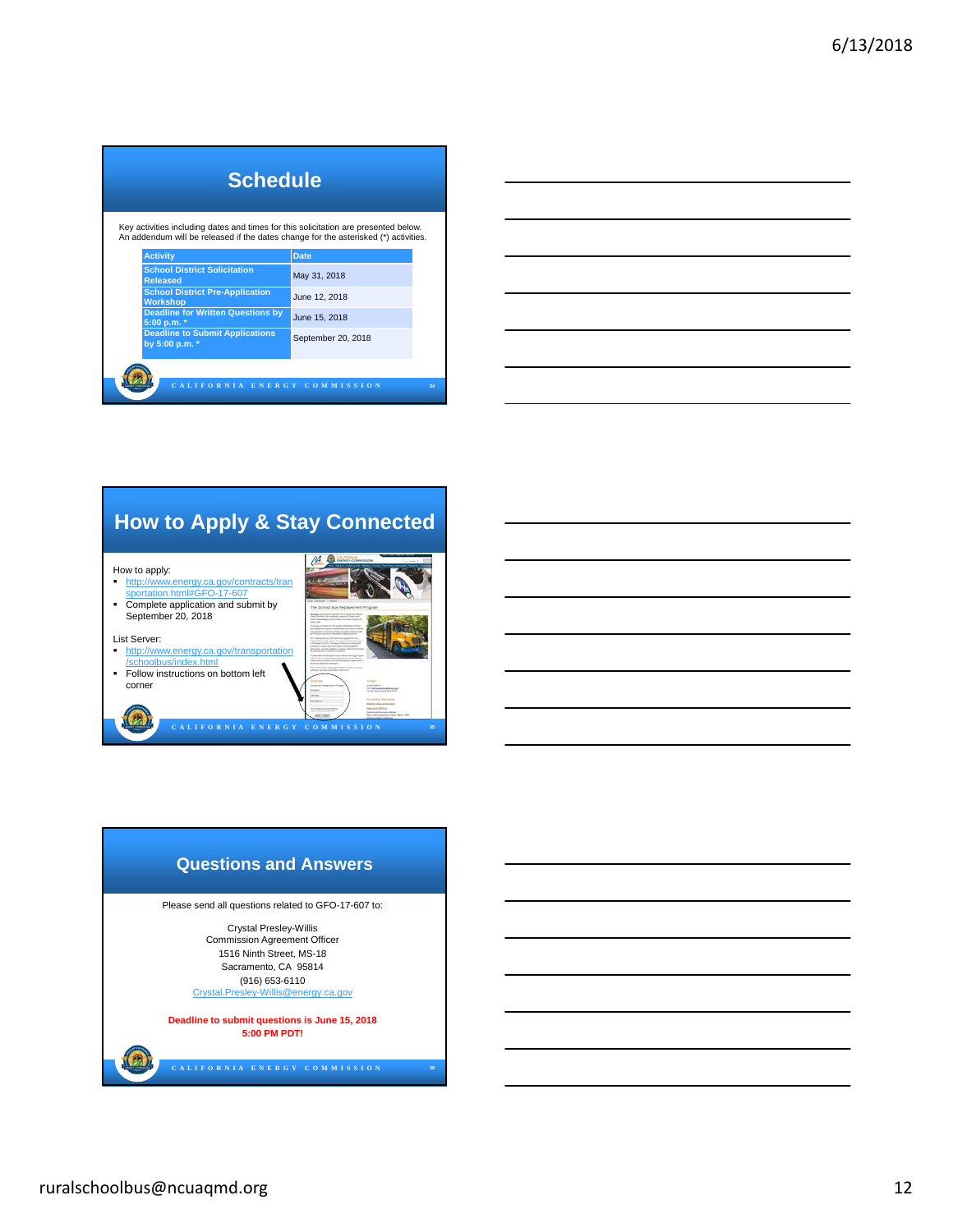# Helpful Links

#### • California Air Resources Board www.arb.ca.gov/homepage.htm

- The Truck Stop (diesel information)
- www.arb.ca.gov/msprog/truckstop/truckstop.htm • Join a CARB Email List
- public.govdelivery.com/accounts/CARB/subscriber/new?topic\_id=listserv
- Rural School Bus Pilot Project
- w.ncuaqmd.org/index.php?page=rural.school.bus
- CARB Financial Opportunities for California School Buses
- www.arb.ca.gov/msprog/truckstop/funding/schoolbus\_fa.htm
- Truck & Bus Regulation School Bus Provision Fact Sheet www.arb.ca.gov/msprog/onrdiesel/documents/fsschoolbus.pdf
- CARB School Bus Fleet webinar
- www.arb.ca.gov/msprog/truckstop/video/04201810.26carbschoolbusfleetwebinar.mp4

# Contact Us

North Coast Unified Air Quality Management District 707 L Street Eureka, CA 95501

(707) 443-3093

www.ncuaqmd.org ruralschoolbus@ncuaqmd.org

Project Lead- Erin Squire, Special Projects Coordinator (x111) esquire@ncuaqmd.org Project Support- Chrystal Ales, Administrative Support (x123)

cales@ncuaqmd.org Project Supervisor-Jason Davis, Permitting and Planning Division Manager (x114) jdavis@ncuaqmd.org

 $\frac{1}{4}$